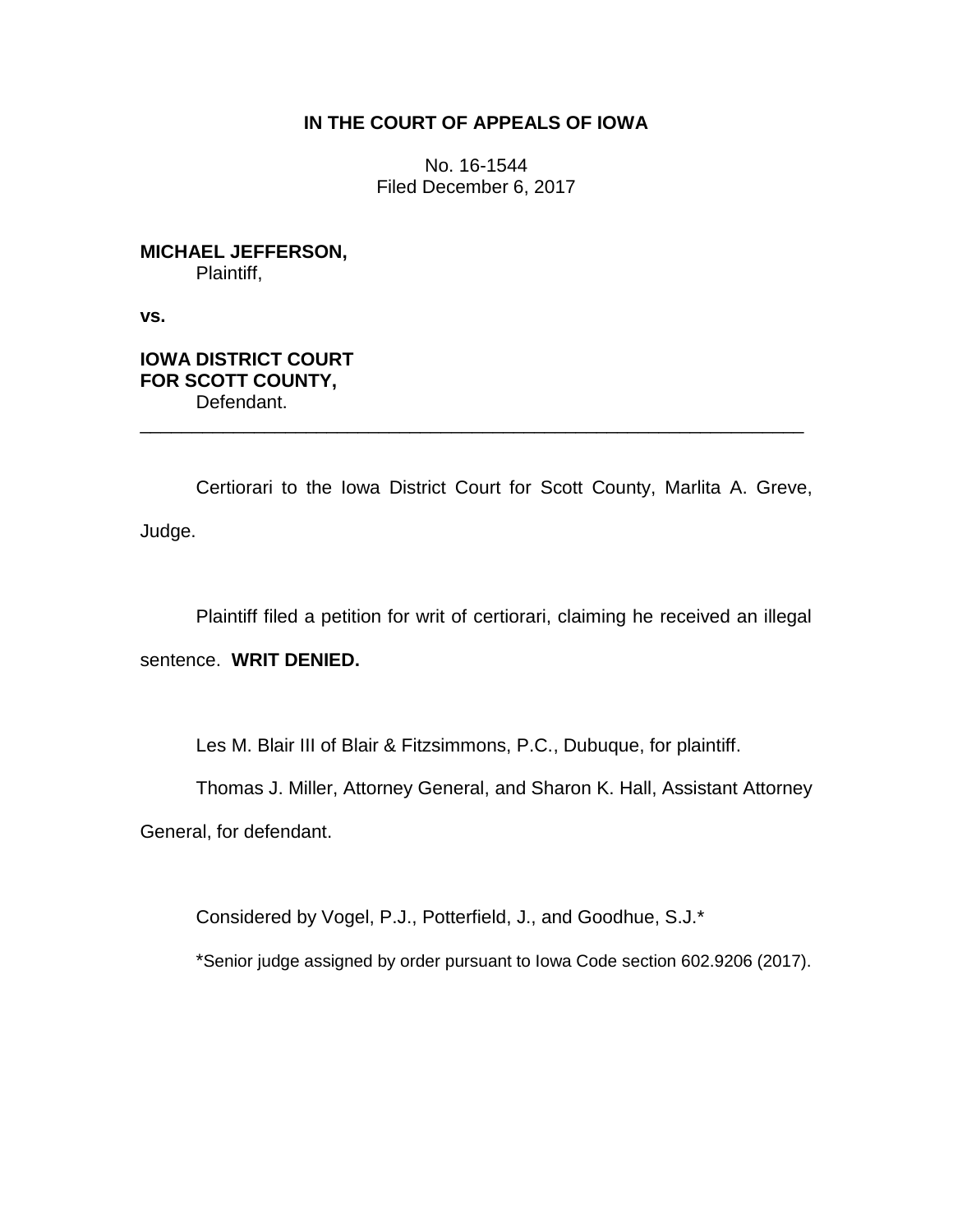## **GOODHUE, Senior Judge.**

Michael Jefferson appealed from the denial of his motion to correct an illegal sentence. By order of the supreme court filed September 1, 2015, all files in this matter are to be considered as a petition for a writ of certiorari. The request for the writ is denied.

## **I. FACTUAL BACKGROUND.**

Michael Jefferson pled guilty to a charge of sexual abuse in the third degree. The charge was based on a sexual assault of a fourteen-year-old female when he was twenty-one years old. There was some procedural confusion prior to sentencing that is not relevant to this proceeding, but eventually, on November 13, 2008, Jefferson was sentenced to ten years in prison and the special lifetime probation as required by Iowa Code section 903B.1 (2007) was imposed.

Jefferson filed an appeal claiming his plea was not voluntarily entered and his conviction was affirmed on appeal. *See State v. Jefferson*, No. 07-1730, 2008 WL 4531454, at \*2-3 (Iowa Ct. App. Oct. 1, 2008). He later filed a postconvictionrelief application, but again, his requested relief was denied. *See Jefferson v. State*, No. 11-1039, 2012 WL 1860782, at \*2 (Iowa Ct. App. May 23, 2012). Jefferson was discharged from prison in late 2011 and began his special lifetime probation. Jefferson violated his parole twice and, on the second violation, was sentenced to prison for a period of five years.

Jefferson filed two motions requesting correction of an illegal sentence and an amendment to his second motion. In them, he claimed the lifetime probation was the result of an illegal bill of detainer, in violation of the equal protection, separation of powers, and ex post facto prohibitions; was void for vagueness; was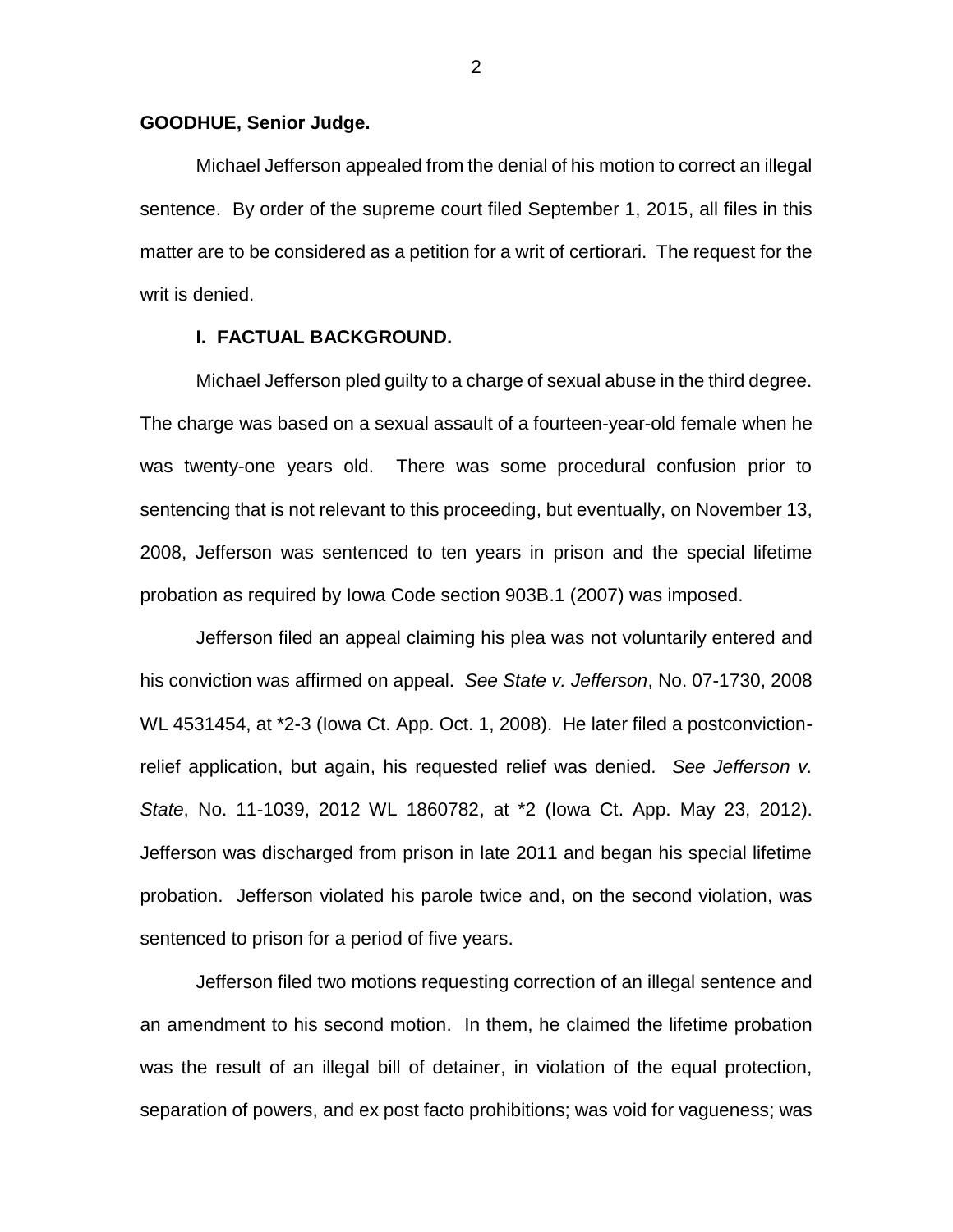in violation of the First, Fifth, Ninth, and Fourteenth Amendments of the United States Constitution; and was in violation of the Constitution of the State of Iowa. On appeal, his claim was reduced to a challenge to the lifetime probation as being in violation of the prohibition against cruel and unusual punishment contained in both the Iowa and United States Constitutions.

Jefferson filed a request for appointment of counsel at the trial court level, but his request was denied. His claim that the lifetime sentence was constitutionally prohibited was summarily dismissed. The only reason given for the dismissal was that the sentence was statutorily required. Jefferson filed a petition for writ of certiorari, claiming the lifetime probation is unconstitutional and the court further erred in failing to explain the denial of his request in more specific terms. He also asserts that the trial court erred in failing to appoint counsel for him at the trial court level.

## **II. Error Preservation**

The State does not contest error preservation either as to the right to counsel or the illegality of sentence. Also, the State concedes the matter is ripe for review. The State correctly contends error has not been preserved to the extent Jefferson claims the district court ruling was too general and lacked specificity as to the reasons for the denial. Jefferson did not file a request for an expanded ruling as permitted by Iowa Rule of Civil Procedure 1.904(2). An issue must be raised before and ruled on by the trial court before error is preserved. *Meier v. Senecaut*, 641 N.W.2d 532, 537 (Iowa 2002).

## **III. RIGHT TO COUNSEL.**

**A. Scope of Review.**

3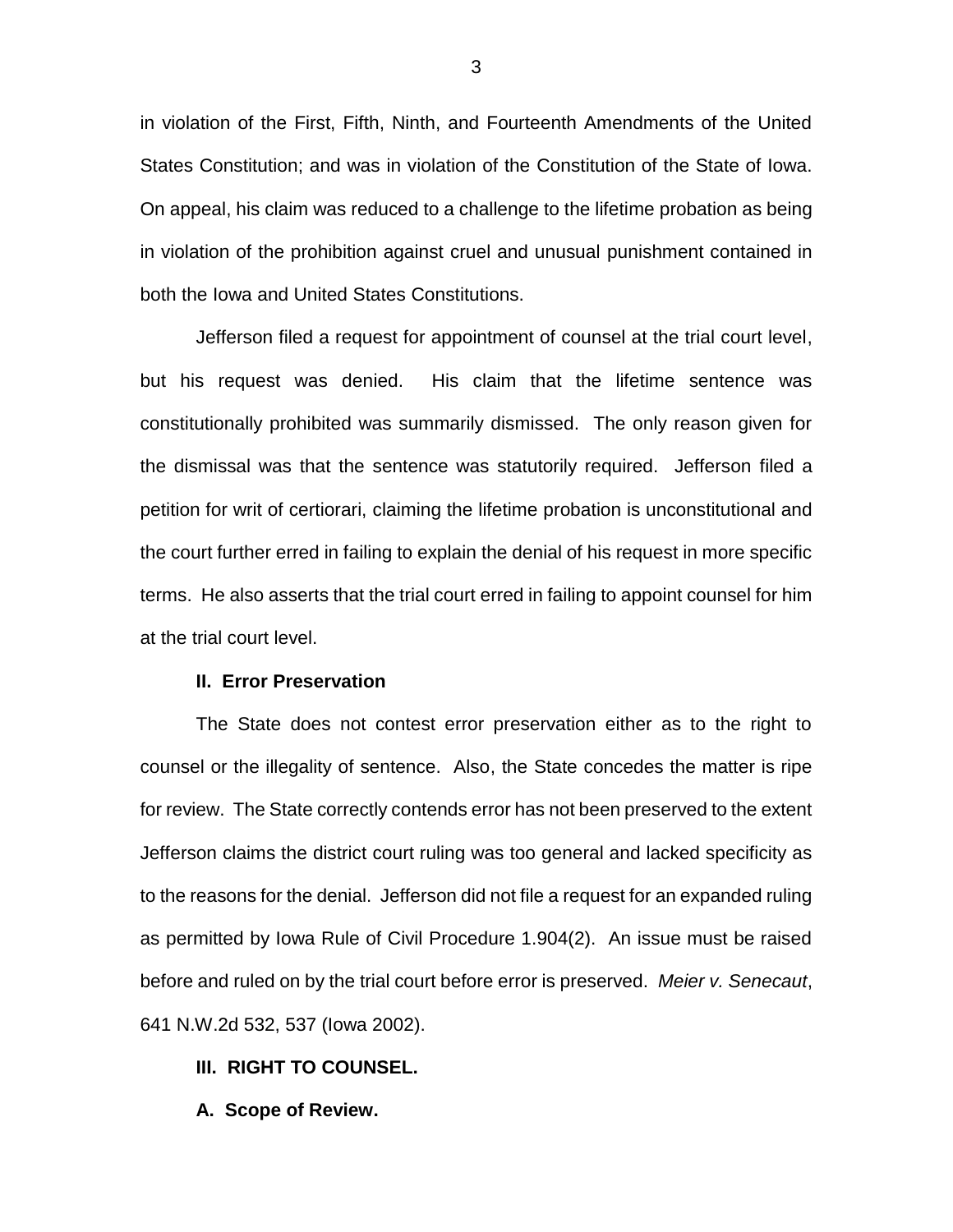Generally, an appeal from a postconviction relief proceeding is for corrections for errors at law, but when a constitutional issue is involved the review is de novo. *Everett v. State*, 789 N.W.2d 151, 155 (Iowa 2010). Even though the right to counsel in a postconviction relief proceeding is statutory rather than constitutional, we still review the matter de novo. *Dunbar v. State*, 515 N.W.2d 12, 14-15 (Iowa 1984). Where there is no factual dispute it has been held the review is for errors at law. *State v Allen* 690 N.W.2d 684, 687 (Iowa 2005). There is no factual dispute in this matter.

### **B. Discussion.**

*Constitutional right to counsel.* An attack on a sentence long after the sentence was entered is not a critical stage of the proceeding where the party is entitled to counsel. *See State v. Majeres*, 722 N.W.2d 179, 182 (Iowa 2006). This procedure constitutes a collateral attack on the conviction that has been finalized long ago. In such a case, there is no constitutional requirement that counsel be provided. *See Fuhrmann v. State*, 433 N.W.2d 720, 722 (Iowa 1988).

*Statutory right to counsel.* Jefferson's claim concerning the statutory right to counsel fails in general terms for the same reason his claim concerning the constitutional right failed. Specifically, Iowa Code section 815.10(1)(a) provides:

The court, for cause and upon its own motion or upon application by an indigent person or a public defender, shall appoint the state public defender's designee pursuant to section 13B.4 to represent an indigent person at any stage of the criminal, postconviction, . . . proceedings or on appeal of any criminal, postconviction . . . action in which the indigent person is entitled to legal assistance at public expense.

The statute expressly includes criminal proceedings and postconviction proceedings, but it does not include certiorari proceedings testing the validity of a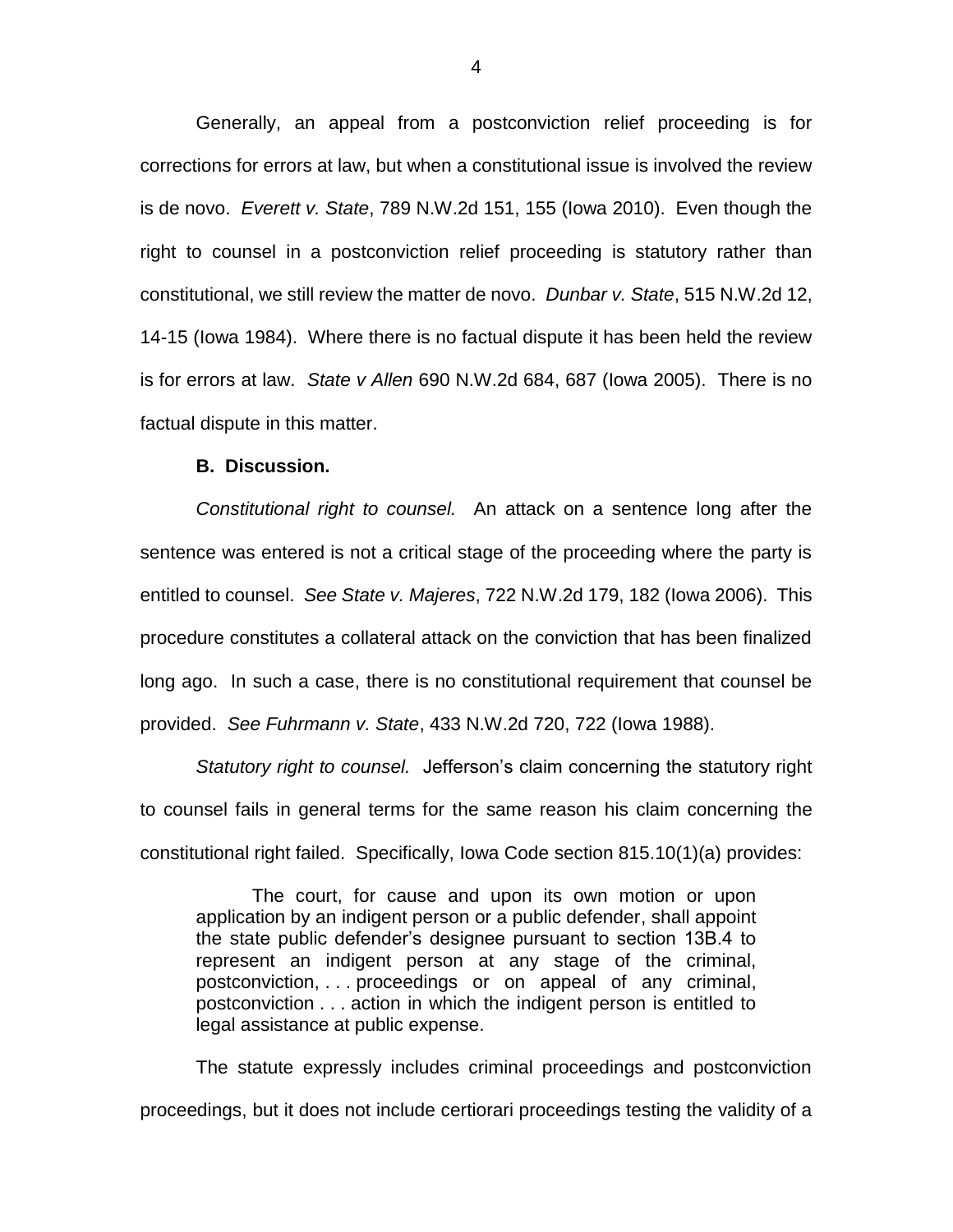sentence as an independent procedure filed long after the sentence had been entered. The right to counsel is only as to the criminal proceeding that is contemplated with the filing of the sentence. *State v. Dudley*, 766 N.W.2d 606, 618 (Iowa 2009); *State v. Loye*, 670 N.W.2d 141, 147 (Iowa 2003).

## **IV. Cruel and Unusual Punishment**

A. Scope of Review

Jefferson's claim is constitutional in nature, therefore our review is de novo. *See State v. Bruegger*, 773 N.W.2d 862, 869 (Iowa 2009).

B. Discussion

The first step in such an analysis is determined if an inference of gross disproportionality exists. *State v. Oliver*, 812 N.W.2d 636, 647 (Iowa 2012). If a claimant cannot show an inference of gross disproportionality, no further analysis is required. *Id.* at 650. It is a rare case in which the threshold comparison of the crime committed and the sentence imposed leads to an inference of gross disproportionality. *Ewing v. California*, 538 U.S. 11, 30 (2003). A sentence within the parameters authorized by a statute is not likely to be grossly disproportionate. *Bruegger*, 773 N.W.2d at 873.

In determining whether there is an inference of gross disproportionality, the gravity of the sentence is to be balanced against the severity of the crime. *Oliver*, 812 N.W.2d at 647. There is no contention here that the sentence imposed exceeds the punishment provided by statute. The minutes of testimony attached to the trial information do not include even a suggestion of a crime and lesser culpability than what would ordinarily attach to the charges to which Jefferson pled guilty.